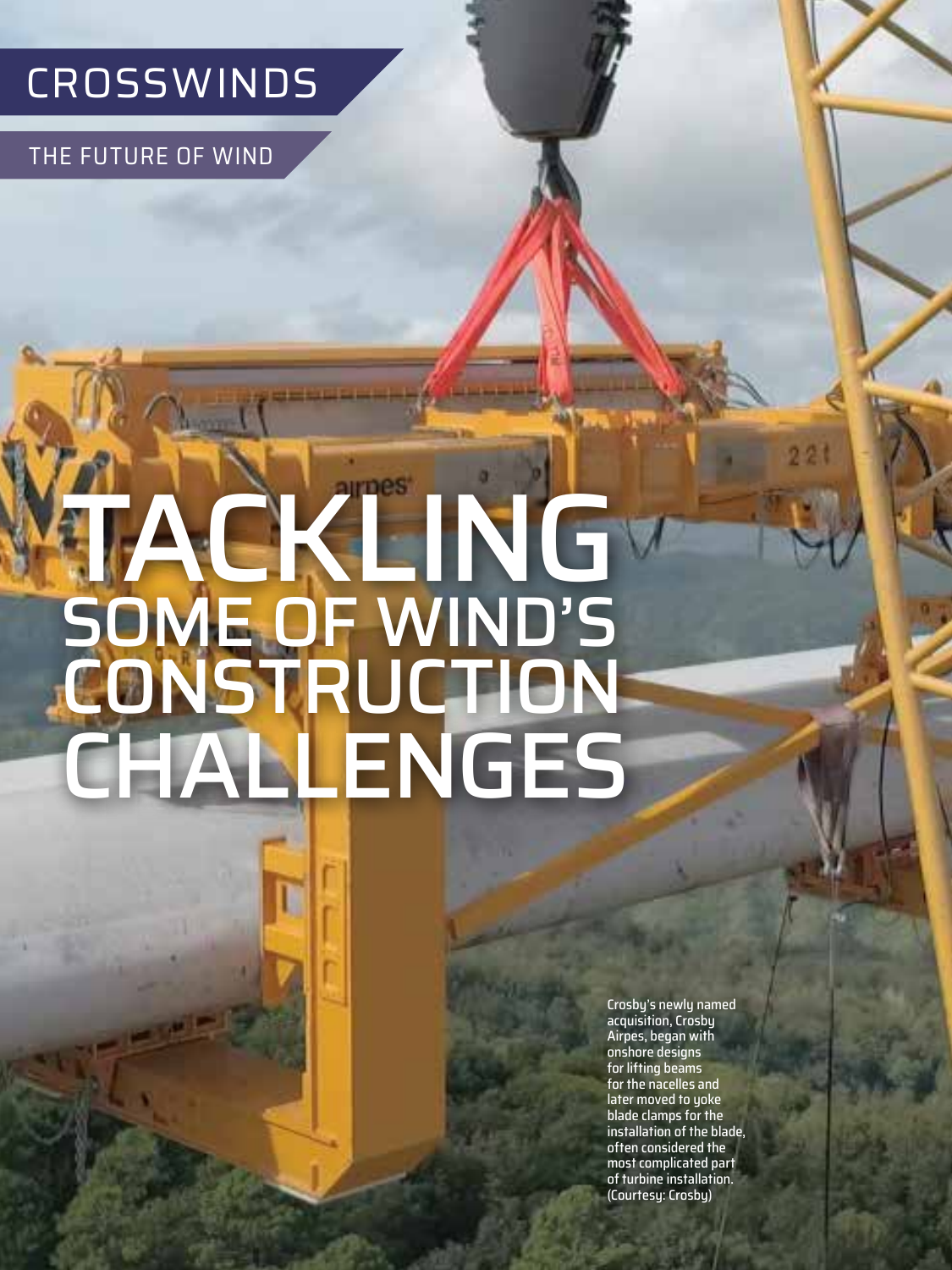*The wind sector is one of the world's most demanding industries, so in order to conquer some of the difficulties involved with manufacturing and installing towers, monopiles, and transition pieces, it will be necessary to standardize the methods in which common elements and specific equipment are handled.*

### **By KENNETH CARTER Wind Systems editor**

s offshore wind takes off in the U.S., it becomes even<br>more vital that the infrastructure is in place to en-<br>sure wind farms are constructed as safely and as<br>efficiently as possible.<br>The Crosby Group — with its recent acqu more vital that the infrastructure is in place to ensure wind farms are constructed as safely and as efficiently as possible.

is expanding its expertise and move into the wind-energy segment.

"The Crosby Group is a leading manufacturer of fittings for lifting, rigging, and securement," said Crosby CEO Robert Desel. "Those are used across many, many, many, many industries, including wind. Basically, anything that's getting lifted by a crane, there are Crosby fittings involved in that somewhere. It could be steel for a stadium, or it could

be a nacelle for wind, or it could be a blade or something in offshore oil and gas."

Having years of experience historically with oil and gas, both on land and offshore, The Crosby Group has the DNV certifications and many other credentials needed for offshore work, according to Desel.

"We've always had those products," he said. "Obviously, as of late, more and more of those products are moving into the wind-energy segment, but many of the products that we make would work in any industry. Also, anything that a floating wind installation needs to be anchored or moored to the seabed, we make all of those mooring fittings to connect that to the seabed."

 $\blacksquare$  For the U.S. market  $$ and this is kind of a broad commentary — we have a lot of work to do to build the infrastructure and the capabilities around vessels and constructing vessels and ports to support the kind of vibrant offshore wind industry that you see in Northern Europe.

That innovation is what has enabled Crosby to take its fitting equipment and marry it with Airpes' ability to engineer specific tools for turbine parts.

"The very thing that happens is the OEMs ask us for a design," Guillen said. "Usually, we get an RFQ for the solution they need, and we design from the beginning, and we offer our solution. If we want the project, we have to make the design from zero to manufacturing the first value prototype."

## ONSHORE VS. OFFSHORE

Onshore projects all have similarities, and even though offshore projects aren't as mature as their onshore counterparts, there are still certain absolutes to consider, according

to Desel.

"You've got different sea conditions; you've got different vessel characteristics, so I think the offshore projects are a little bit different from one another," he said. Airpes builds the lifting tools that are custom designed to the specification of the blade or the nacelle that a Siemens or a Vestas or a GE would make."

Those lifting tools must take into account the integrity of the part being lifted, according to Desel.

"The blades, as you can imagine, are very fragile," he said. "The way you pick up and move those needs to be tailored to the shape and dimensions and the weight and center of gravity of that blade. What Airpes does is they'll work

## SPECIALIZED EQUIPMENT

With Airpes' expertise being mostly focused on wind energy, its specialized equipment has been fitted to work with Crosby's hardware to complete onshore and offshore installations.

Airpes has worked in the lifting market for about 20 years, according to Josep Compte Guillen, managing director and co-founder at newly acquired Crosby Airpes. The company began with onshore designs for lifting beams for the nacelles and later moved to yoke blade clamps for the installation of the blade, often considered the most complicated part of turbine installation.

with Siemens Gamesa, for example, to build a lifting tool for a specific series of blades, and that lifting tool could be used over and over and over again. They offer service, repair, maintenance, and retrofit to ensure that lifting tool can have a very long life, but it would be a different tool for a GE blade or a different tool for a Vestas blade, because of the characteristics of those blades. The process onshore is fairly similar. The tools would be different based on the geometry of the blades and the manufacture of the blades."

## UNIQUE CHARACTERISTICS

Even though many projects may have similarities, each wind-farm project has its own unique characteristics based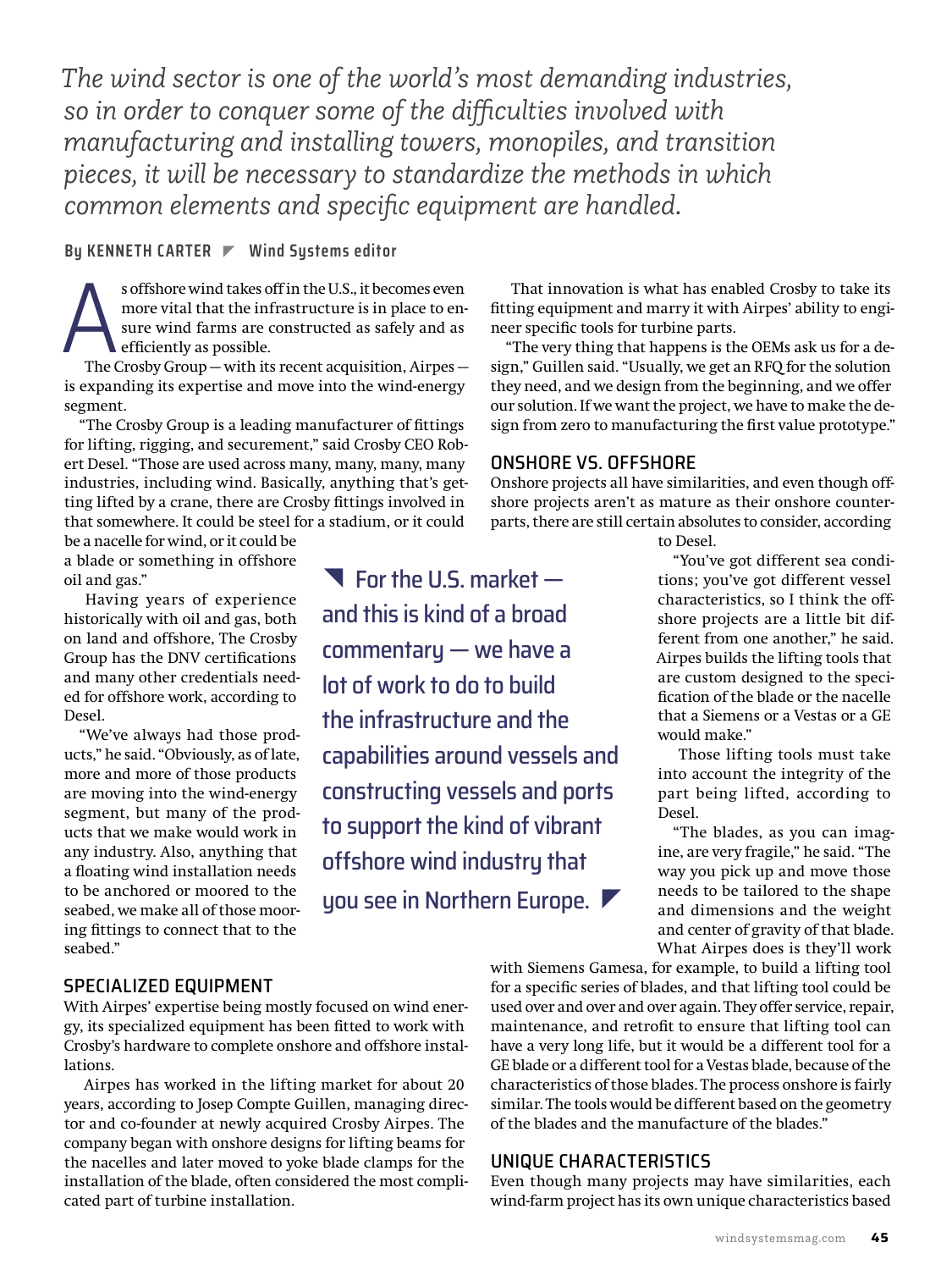on the depth of the water, according to Desel.

"Are they using jack-up vessels? Is it floating or is it non-floating? What is the size of the turbines?" he said. "One common thing that we see in offshore vs. onshore is one, you have less time. Because of the cost of the vessels and the infrastructure, you have to put these up very quickly. Two, you have less space. You're basically working on a vessel. Even though you have the vast ocean out there, there's no stable operating platform. Whereas on land, you can stage stuff all over the land. The speed and the space are the things that are very different with offshore vs. onshore."

Guillen agreed with the different complexities of offshore vs. onshore.

"For offshore, some manufacturers are installing and switching some turbines in less than 20 hours," he said. "This is an amazing job. It's very safe; it's quick. It's very exciting to get a project for offshore. And under the Crosby name and Crosby experience, we are going to be able to get more projects in this market than we did before."

## PUSHING FOR U.S. ADVANCEMENT

Admittedly, offshore wind is a much more vibrant market in Europe, which means that a lot of the expertise needed for offshore development in the U.S. will naturally start in Europe.

"The big players in marine installation, many of them

are European," Desel said. "For the U.S. market — and this is kind of a broad commentary — we have a lot of work to do to build the infrastructure and the capabilities around vessels and constructing vessels and ports to support the kind of vibrant offshore wind industry that you see in Northern Europe in particular. And listen, I have no issue with that expertise coming from Europe, but I do think we have an opportunity to build expertise here. It is a lot of European companies assisting the U.S. power or project teams in doing the installation. I think we're going to have to build that capability here. Crosby's committed to doing its part for our little piece of that value chain to build more capability on the ground in the U.S. with U.S.-made products and U.S.-supported products to support the wind industry generally, but obviously offshore is where there's quite a bit of growth opportunity."

And that growth opportunity will more than likely make way for a lot of potential when it comes to the U.S. industrial market in general, according to Desel.

"I think it's going to bring some much-needed investment to ports and to vessel construction and to a whole host of areas," he said. "We're committed to doing our part. Our forging plant, which is, I think, probably the largest lifting hardware forging plant in the world, is in Longview, Texas. We sell our products through local distribution. Many of those companies are small, family-owned businesses. As off-

## **YOUR SOURCE FOR WIND ENERGY NEWS**

**For 10 years, Wind Systems magazine has been a leading authority on the wind-energy industry and its place in the world as a stable and sustainable source of renewable, clean energy.** 

Each issue, Wind Systems offers the wind industry workforce timely, valuable information from key segment players in order to increase its readers' knowledge of the wind industry's positive future.

On windsystemsmag.com, we have paired our vast archives with the latest web technologies to develop the most efficient, streamlined, user-friendly web experience in the wind-energy industry.

Best of all, it's free to you. All you need to do is subscribe.

## **SUBSCRIBE FOR FREE**

[www.windsystemsmag.com](http://www.windsystemsmag.com)



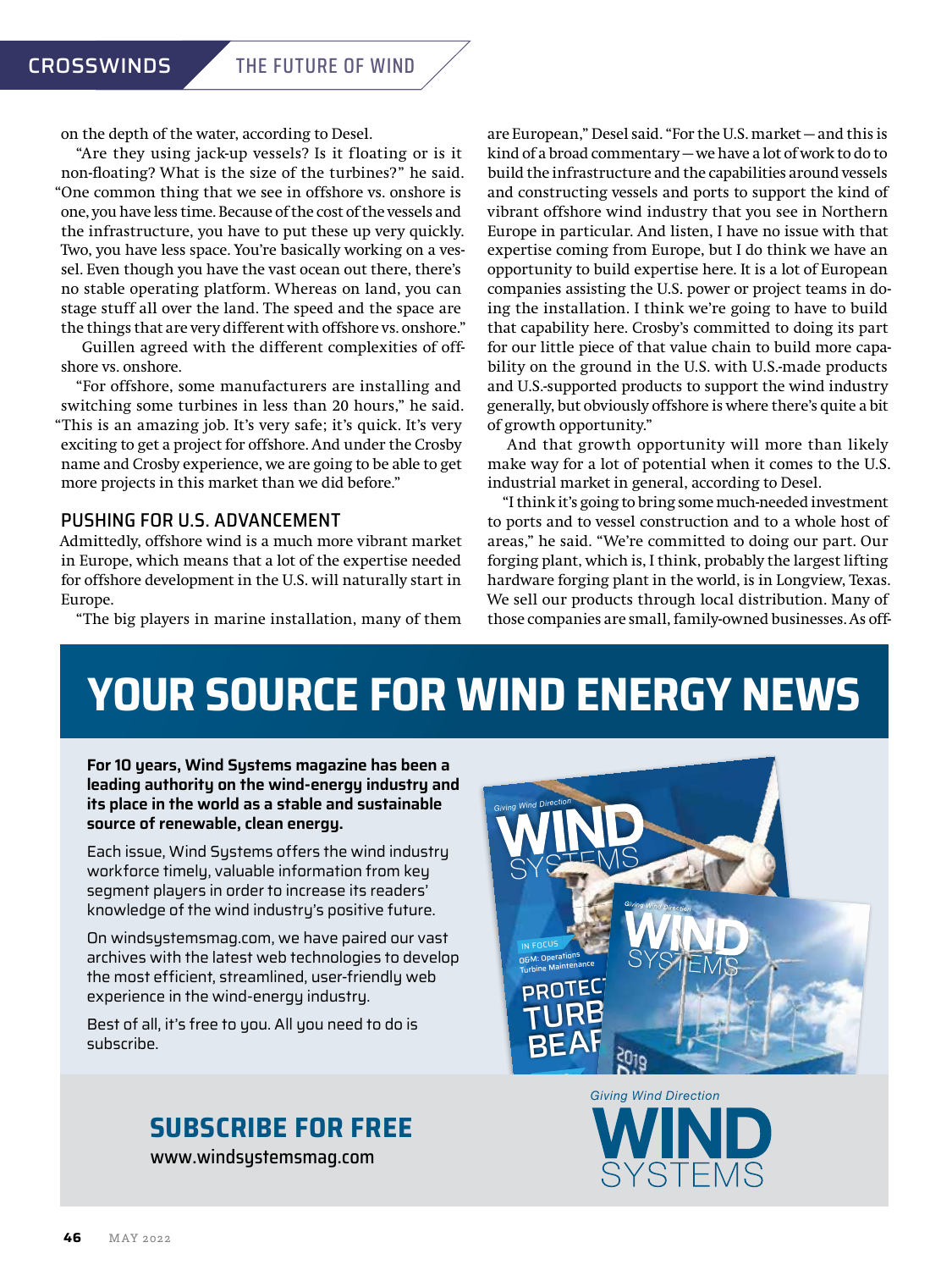## AD INDEX

| AWEA (American Wind Energy Assn)43             |  |
|------------------------------------------------|--|
| Bachmann Electronic Corporation  IFC           |  |
|                                                |  |
|                                                |  |
| Business Network for Offshore Wind 41          |  |
|                                                |  |
| Elevator Industry Work Preservation Fund 39    |  |
|                                                |  |
|                                                |  |
|                                                |  |
|                                                |  |
|                                                |  |
|                                                |  |
|                                                |  |
|                                                |  |
|                                                |  |
| Rad Torque c/o Curve Communications Group Ltd5 |  |
|                                                |  |
|                                                |  |

## **EXTEND YOUR COMPANY'S REACH**

Present your company's message to the wind-energy industry in print and online through Wind Systems magazine. For 10 years, Wind Systems has served as a leading authority on the wind-energy industry. We offer a variety of media to connect you with potential customers. For details, contact:

**David Gomez,** National Sales Manager

- [dave@windsystemsmag.com](mailto:dave@windsystemsmag.com?subject=Referred by Wind Systems) @
- 800-366-2185 ext. 207



Tel.:(+1) 262-583-4060 | [info@stahlwille-americas.com](mailto:info@stahlwille-americas.com?subject=Referred by Wind Systems)

## **MET TOWERS IS WHAT WE DO. IT'S ALL THAT WE DO.**

#### **COLDSNAP TOWERS HAS BEEN OPERATING IN THE WIND INDUSTRY FOR 17 YEARS.**

**WE SPECIALIZE IN MET TOWER MAINTENANCE ON WIND FARMS ACROSS THE U.S.**

- Nationwide fleet maintenance
- Quick response for urgent repairs
- Tower commissioning
- FAA obstruction lighting
- Reliable meteorological data
- Thorough documentation
- Troubleshooting
- Risk mitigation
- Safety compliant

dSn

FOR MORE INFORMATION **[info@coldsnaptowers.com](mailto:info@coldsnaptowers.com?subject=Referred by Wind Systems)**